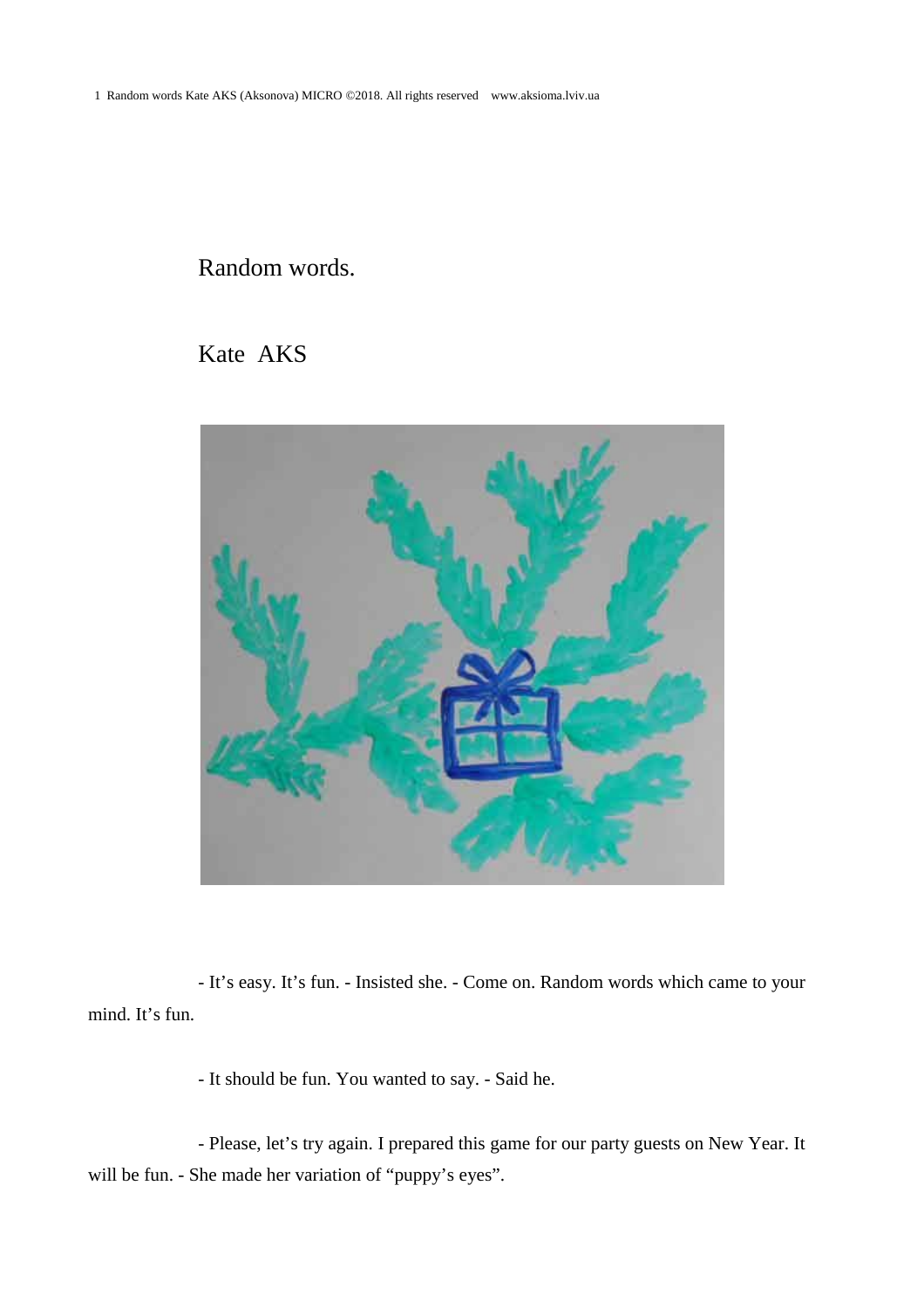## 2 Random words Kate AKS (Aksonova) MICRO ©2018. All rights reserved www.aksioma.lviv.ua

- For party guest's I prepared enough bottles for fun. - Answered he.

- I know. And before this? Asked she.
- I thought all games start only after. He shrugged shoulders. Fine. From the start.
- Why you played such stubborn? Asked she.
- I played me. Begin.
- Morning.
- Alarm clock.
- Try harder. Insisted she. Dawn.
- Alarm clock.
- The same will be for breakfast, I think so. Said she.
- Random words. Everything by rules. Explained himself.
- Patience.
- With you. Said he.
- Thanks. Grinned she. Love.
- Just you. And some patience. Smiled he.
- Marriage. She almost whispered.
- What? I was sure that you didn't find. I checked in the morning. Shouted he.